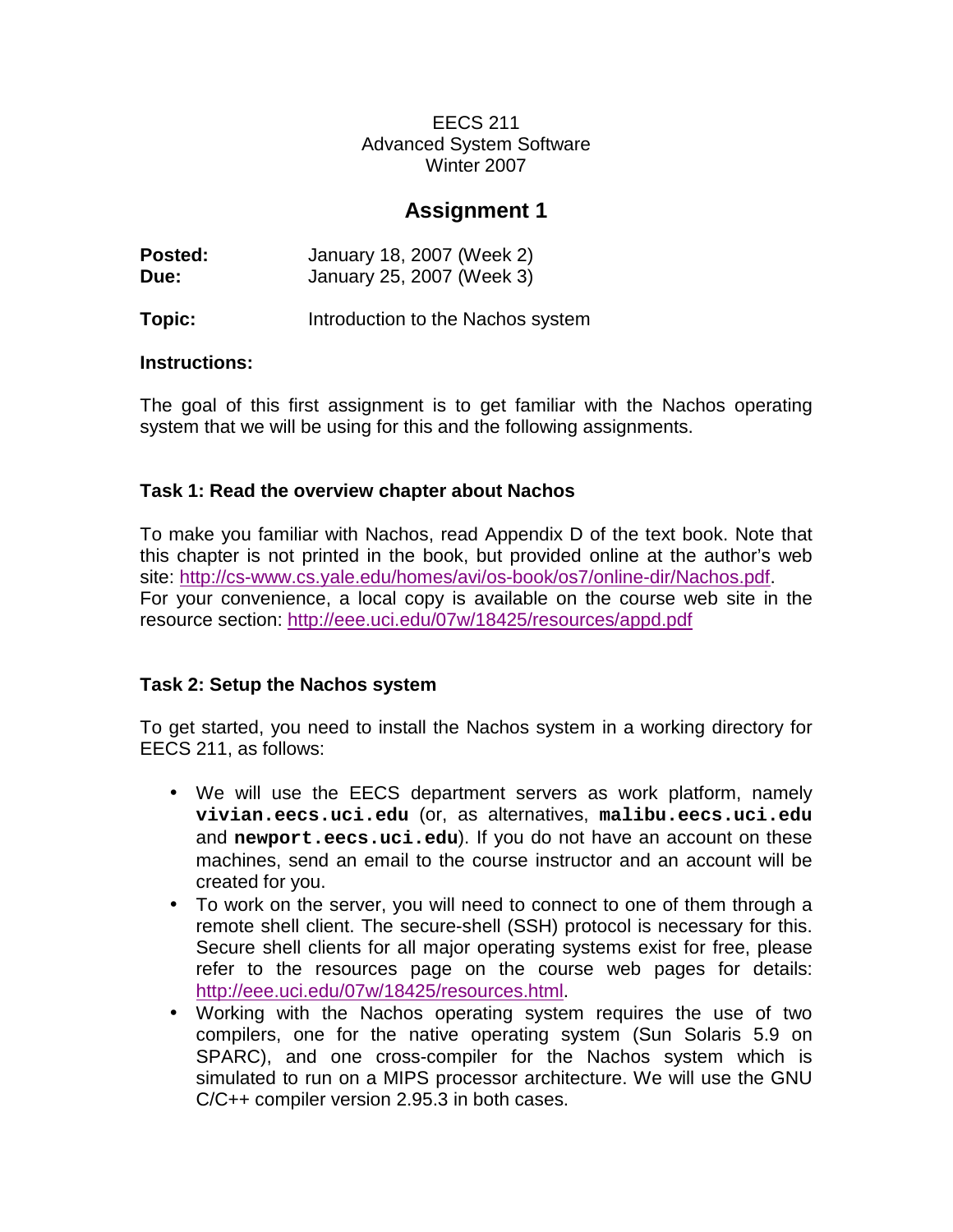- To ensure that you use the correct compilers, please add the directory **/users/faculty/doemer/eecs211/bin** to your execution path, i.e. **setenv PATH /users/faculty/doemer/eecs211/bin:\$PATH** This is probably best done in your setup files, i.e. file **.cshrc**, otherwise you will have to repeat this command every time when you login.
- For your convenience a setup script is also provided. You may simply use **source /users/faculty/doemer/eecs211/bin/setup.csh** (for **csh**) or **. /users/faculty/doemer/eecs211/bin/setup.sh** (for **sh** or **bash**).
- Next, you obtain a copy of the Nachos tar-archive and install it. The following commands will create a new directory for EECS211 in your home directory, copy the tar-archive for this course over from the class directory, and extract the sources.
	- o **mkdir eecs211**
	- o **cd eecs211**
	- o **cp /users/faculty/doemer/eecs211/nachos-3.4 patched4EECS211.tar.gz .**
	- o **gtar xvzf nachos-3.4-patched4EECS211.tar.gz**
	- o **cd nachos-3.4**
	- o **more README**
- The file **README** describes the details of the usual setup process for Nachos. Note that most of the steps have already been applied to the patched tar-ball, so you don't need to worry about these. However, you may want to read some of the documentation files listed in this file.
- The next step is to compile the basic Nachos system.
	- o **cd code**
	- o **gmake**
- This will compile the basic system and all the assignment sub-directories. If everything goes well (there should be no errors or warnings), you should have Nachos installed now.
- Test the installation by going into the first assignment sub-directory and start the system:
	- o **cd threads**
	- o **./nachos**
- This final step should show logging information about two threads running alternatively 5 times. After the threads exit, the system will halt the simulated machine, show some statistics, and then terminate.

# **Task 3: Understand the Nachos system**

Before you now dig into modifying and writing code, it is very important that you understand the Nachos software. There is a lot of documentation provided and a lot of source code that you should actually read and understand, before you start coding yourself. So, take the time to read through it, understand it, and if